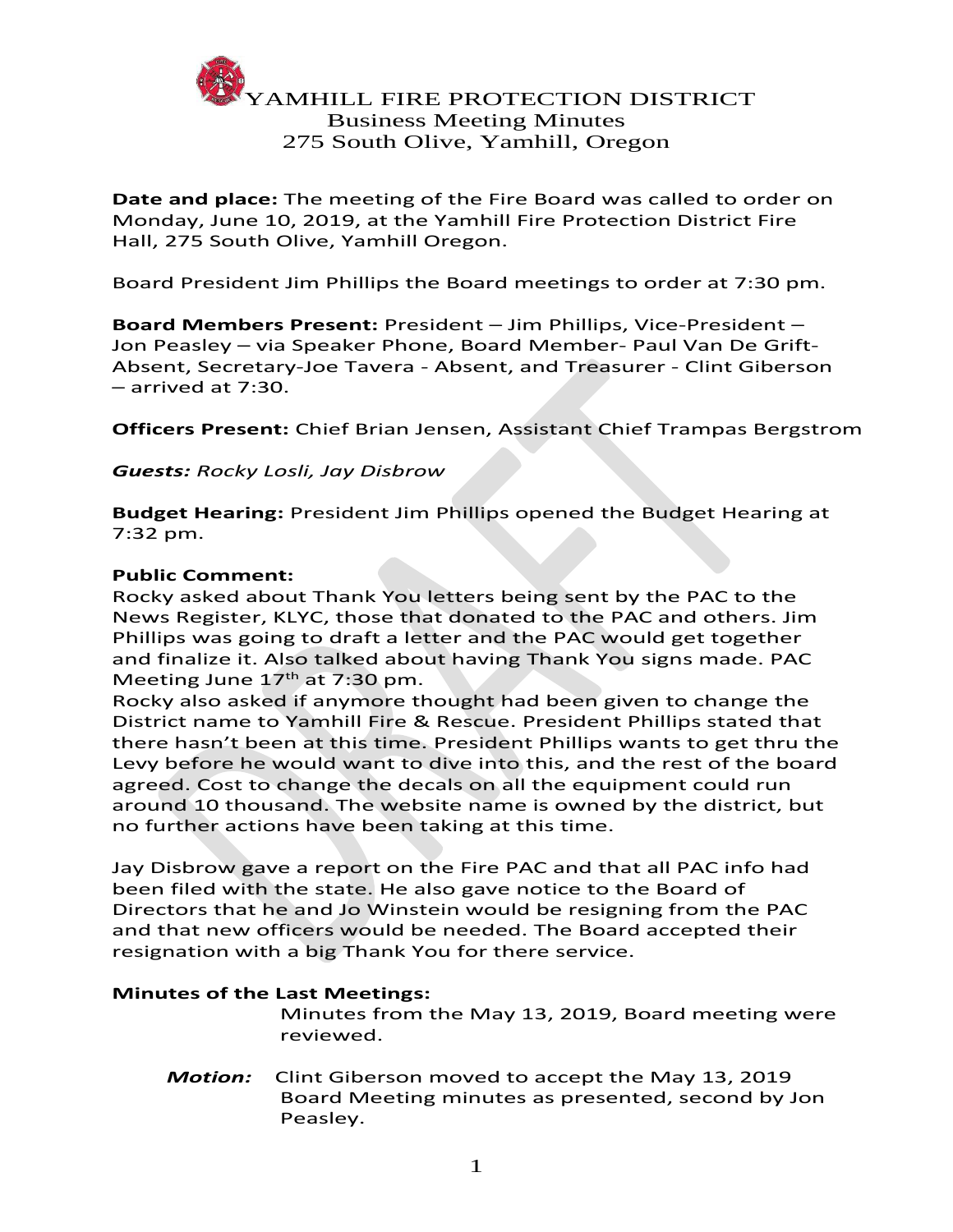# AMHILL FIRE PROTECTION DISTRICT Business Meeting Minutes 275 South Olive, Yamhill, Oregon

Phillips – aye Giberson – aye Peasley – aye VanDeGrift –Absent Tavera - Absent Motion passed 3 ayes and 0 nays.

Financial Report: Clint Giberson presented the Financial report.

*Motion:* Jon Peasley moved to accept the financial report as presented with a second by Clint Giberson.

Phillips – aye Giberson – aye Peasley – aye VanDeGrift – Absent Tavera - Absent Motion carried 3 ayes, zero nays.

# **Chiefs Report:**

- 1. Reviewed calls for May 2019.
- 2. Water Tender 4 is here at a cost of \$1,516.87. 2,319 miles, 290.2476 gallons of Diesel with an average of 7.99 miles per gallon. Working on getting it in-service,
- 3. Waiting to hear back on the AFG Grant, Homeland Security Grant, and others. Did hear from Homeland Security and we missed the funding by 4 spots. We will try again next year.
- 4. Working on new Air Packs and Specs for the New Engine. Did talk with Tammy at Umpqua Bank about funding options and they are willing to work with us on what ever we do.
- 5. Starting to work on the 2018-2019 Audit materials.

# **Old Business:**

ITEM 1: None

Rocki asked for some clarification on the budget and his questions were answered.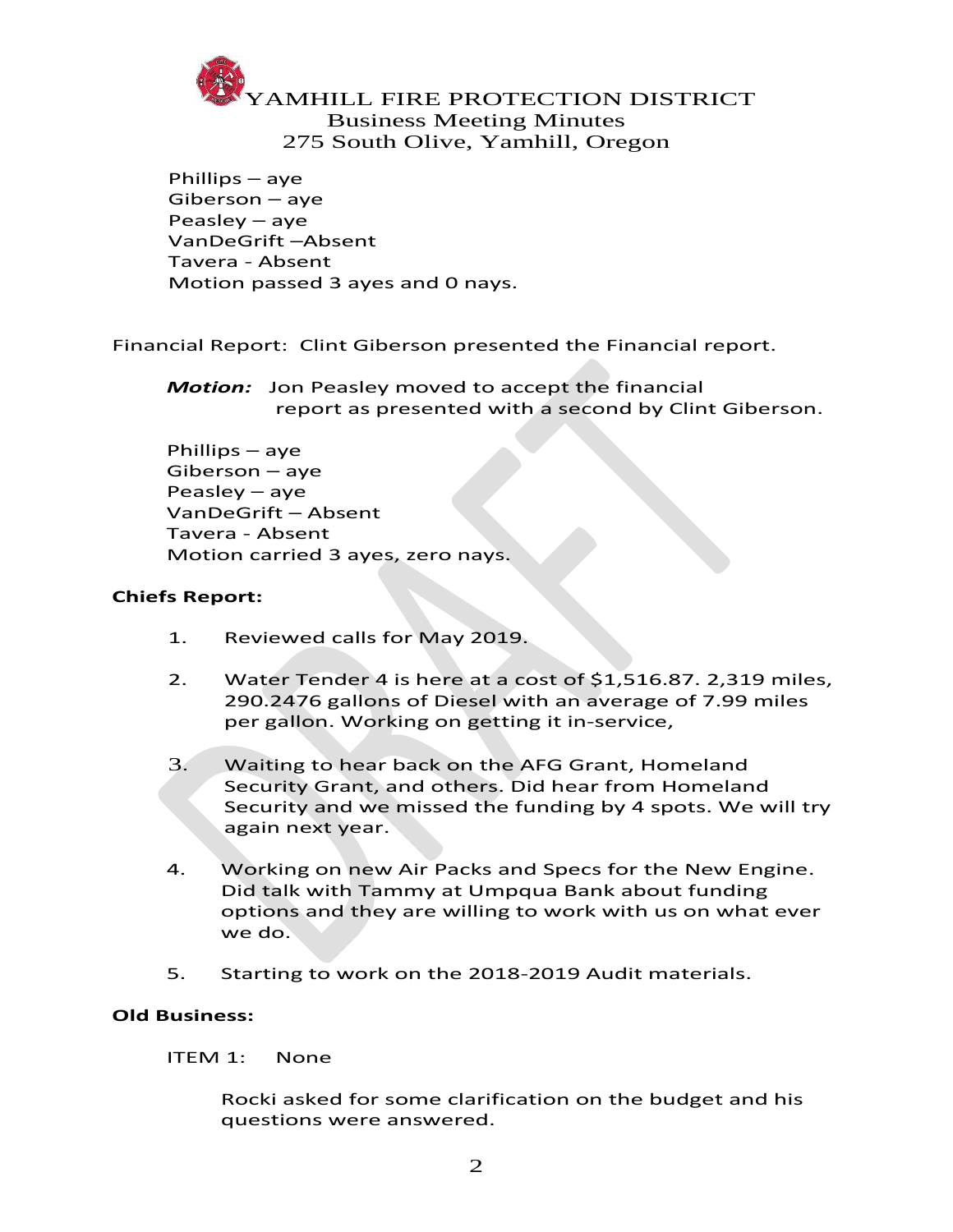

President Phillips closed the Budget Hearing at 8:32 pm.

#### **New Business:**

ITEM 1: Review the Budget. The Board reviewed the 2019- 2020 Budget as approved by the Budget Committee line by line and made the following changes;

Move the Fire Chief Brian Jensen and Assistant Fire Chief Trampas Bergstrom from a 2% raise to a 3%.

*Motion:* Clint Giberson made the motion to move the Fire Chief (Brian Jensen) and Assistant Fire Chief (Trampas Bergstrom) from a 2% raise to a 3% raise for the 2019-2020 Budget Year, second by Jon Peasley.

> Phillips – aye Giberson – aye Peasley – aye VanDeGrift – Absent Tavera - Absent Motion carried 3 ayes, zero nays.

- ITEM 2: Resolution 18-19-07 adopting the 2019-2020 Budget as amended by the Fire Board on June 10, 2019.
- *Motion:* Clint Giberson moved to adopt Resolution 18-19-07, second by Jon Peasley.

Phillips – aye Giberson – aye Peasley – aye VanDeGrift –Absent Tavera - Absent Motion passed 3 ayes and 0 nays.

# **Committee Reports:**

 **Safety:** Assist Chief Bergstrom reviewed the Safety Committee report.

# **Good of the Order:**

ITEM 1: Next Fire Board Meeting will be July 8, 2019 at7:30pm